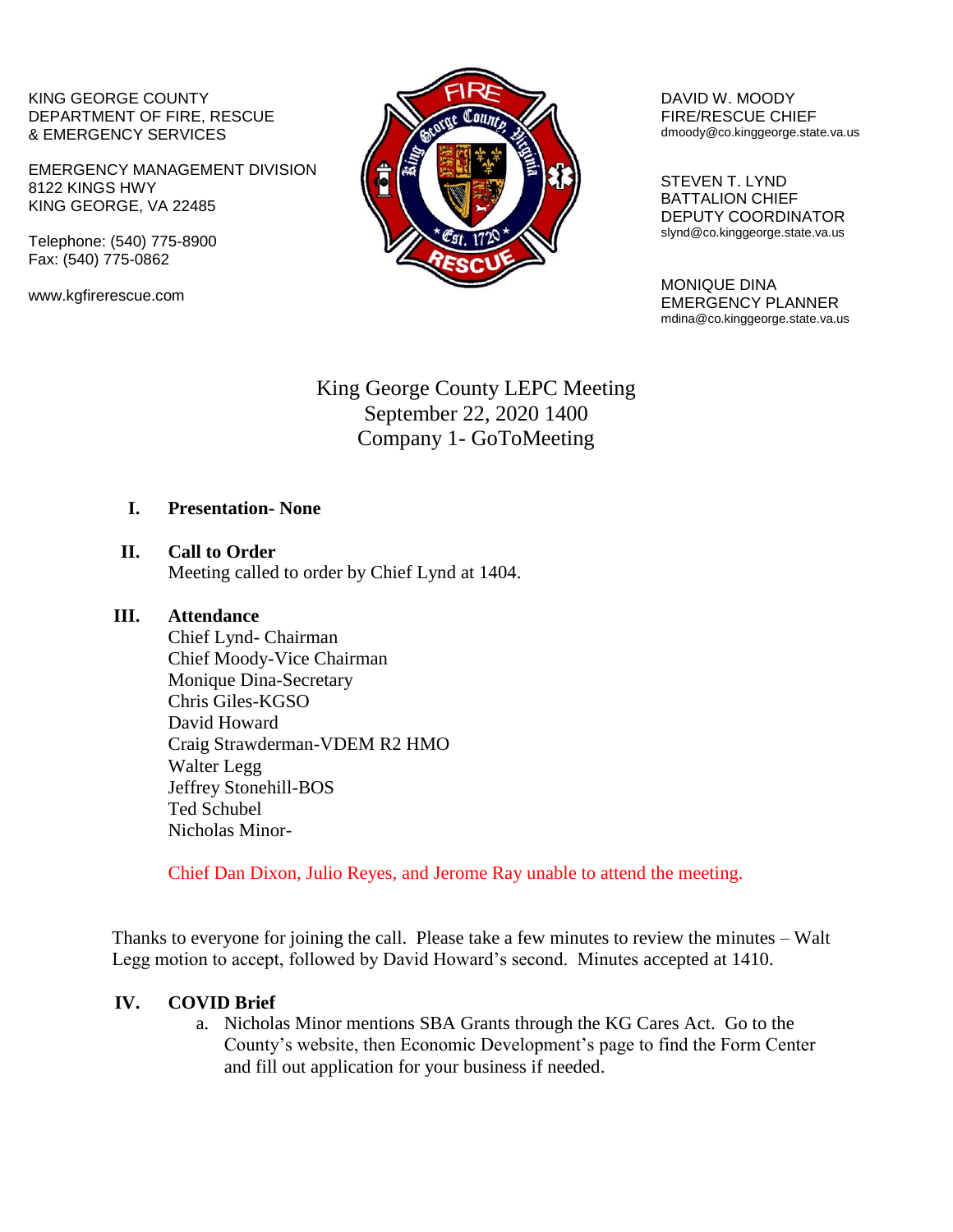- b. Chief Lynd shares slide/screen for "National Preparedness Month." National Preparedness Month 2020 "Disasters Don't Wait. Make Your Plan Today." For more information visit, Ready.gov.
	- i. Preparedness- in the Atlantic-we are experiencing historic numbers. Go to the National Weather Service website to monitor hurricane tracks.
	- ii. Watching Hurricane Teddy but, turned hard right North. Continue monitoring and encouraging the public to be mindful of hazardous weather.
- c. October 4-10 Fire Prevention Week- focus on "Kitchen Fires."
- d. Will be pushing messages out via Facebook and LED sign for both Nation Preparedness Month and Fire Prevention Week.
- e. VDH puts out UVA's COVID-19 Model weekly updates that offers great information and resources.
- f. Push out graphic to LEPC group for Free Flu Shot Clinic on September 26, 2020.
- g. King George Emergency Management Division coordinated with VDH and Mary Washington Heath Care to host a free COVID-19 testing on September 12, 2020 for the citizens of King George County; approximately 159-160 tests were administrated.
- h. **Question**-Greg Mendoza-How is/will COVID-19 impact voting?
	- i. Chief Lynd responded-tested voting during the Primary election. Plan for early voting. Sheriff Giles stated the Registrar's office has been opened since last Friday for in-person voting; designated parking spots at the County Administration building for voters.
	- ii. Chief Moody- Health Department reached out to EMS side for assistance with vaccinations when available.

### **V. Old Business**

- **a. None**
- **VI. New Business**
	- **a. None**

### **VII. Hazard Related Incidents within the County**

a. Joint Public Safety Drone mission to assist with searching for reported stolen vehicle.

### **VIII. Around the Room**

- a. **Jeff Stonehill**-New speed limits; changed from 55-60 mph.
- b. **Sheriff** Nothing to report
- c. **Chief Moody** Business as usual; call volume increasing.
- d. **Craig Strawderman**  Nothing to report.
- e. **David Howard**  Nothing to report
- f. **Ted Schubel**  Nothing to report
- g. **Walt Legg**  An article in the Freelance Star about early voting in King George.
- h. **Greg Mendoza**  Cooler temperatures have people using wood fire places. Need to push out messaging to remember to clean out chimneys.